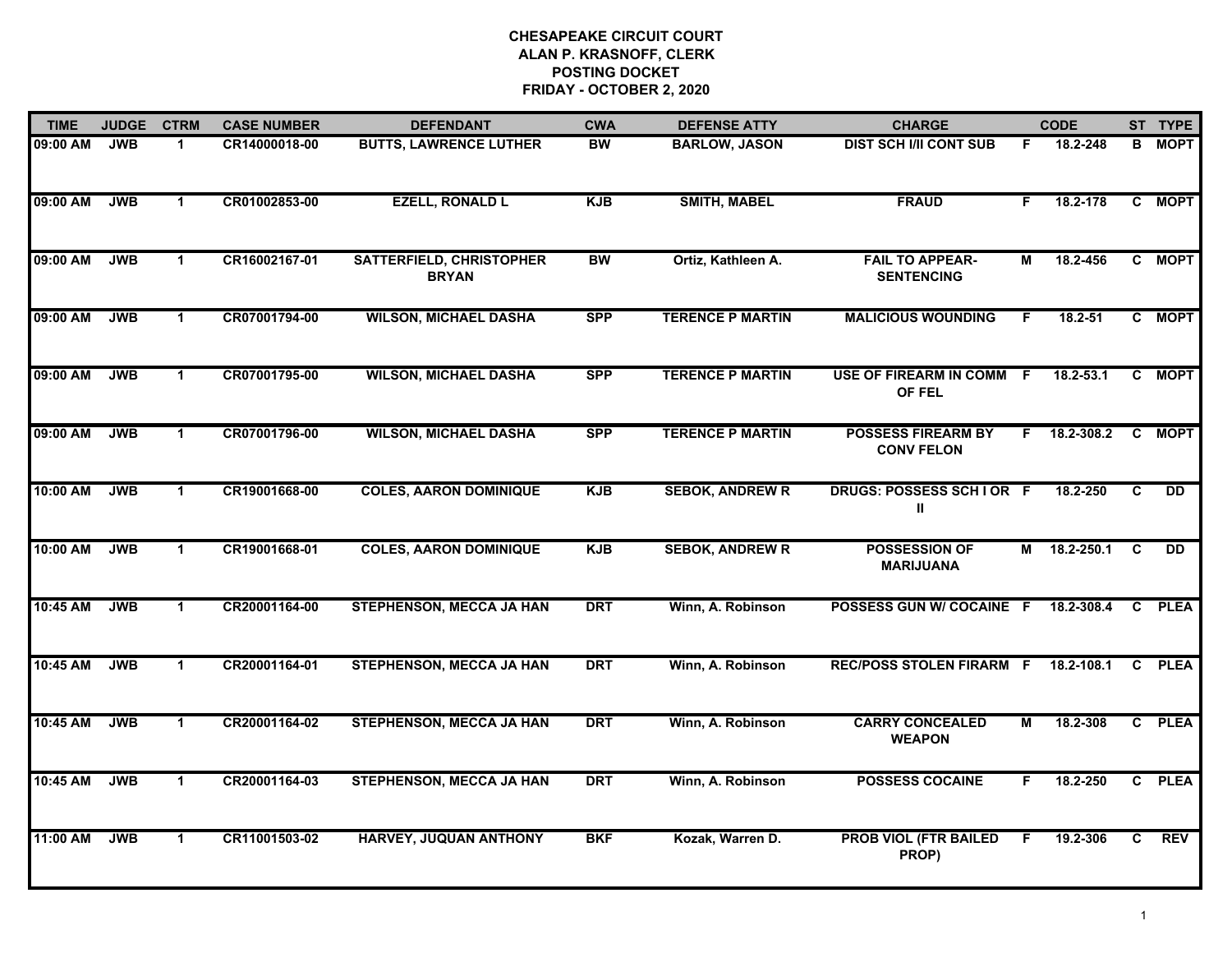| <b>TIME</b> | <b>JUDGE</b> | <b>CTRM</b>          | <b>CASE NUMBER</b> | <b>DEFENDANT</b>               | <b>CWA</b> | <b>DEFENSE ATTY</b>           | <b>CHARGE</b>                                 |     | <b>CODE</b>     |   | ST TYPE       |
|-------------|--------------|----------------------|--------------------|--------------------------------|------------|-------------------------------|-----------------------------------------------|-----|-----------------|---|---------------|
| 11:00 AM    | <b>JWB</b>   | $\mathbf 1$          | CR11001503-03      | HARVEY, JUQUAN ANTHONY         | <b>BKF</b> | KOZAK, Warren D.              | <b>FTA-PV HEARING</b>                         | М   | 18.2-456        | В | <b>CAP</b>    |
| 11:30 AM    | <b>JWB</b>   | $\blacktriangleleft$ | CR19001042-00      | <b>SEYMOUR, CHARLES EDWARD</b> | <b>KJB</b> | <b>HOLDER, WILLIAM JOSHUA</b> | <b>POSSESS COCAINE</b>                        | F.  | 18.2-250        | C | <b>DD</b>     |
| 11:30 AM    | <b>JWB</b>   | $\mathbf{1}$         | CR19001042-01      | <b>SEYMOUR, CHARLES EDWARD</b> | <b>KJB</b> | <b>HOLDER, WILLIAM JOSHUA</b> | <b>FAILURE TO APPEAR; DD</b><br><b>RETURN</b> | M   | $18.2 - 456(6)$ | C | <b>CAP</b>    |
| 12:15 PM    | <b>JWB</b>   | $\mathbf 1$          | CR20001166-00      | <b>NEWELL, CONTESA MARIE</b>   | <b>DRT</b> | Winn, A. Robinson             | <b>FORGE PUBLIC RECORDS</b>                   | E   | 18.2-168        |   | <b>B</b> PLEA |
| 12:15 PM    | <b>JWB</b>   | $\blacktriangleleft$ | CR20001166-01      | <b>NEWELL, CONTESA MARIE</b>   | <b>DRT</b> | Winn, A. Robinson             | <b>FORGE PUBLIC RECORDS</b>                   | - F | 18.2-168        |   | <b>B</b> PLEA |
| 12:15 PM    | <b>JWB</b>   | $\blacktriangleleft$ | CR20001166-02      | <b>NEWELL, CONTESA MARIE</b>   | <b>DRT</b> | Winn, A. Robinson             | <b>IDENTITY THEFT</b>                         |     | M 18.2-186.3    |   | <b>B</b> PLEA |
| 12:15 PM    | <b>JWB</b>   | $\blacktriangleleft$ | CR20001166-03      | <b>NEWELL, CONTESA MARIE</b>   | <b>DRT</b> | Winn, A. Robinson             | DRIVE W/LIC REV/SUSP, 3 IN M<br><b>10Y</b>    |     | B.46.2-301      |   | <b>B</b> PLEA |
| 02:00 PM    | <b>JWB</b>   | $\mathbf{1}$         | CR19001954-00      | <b>FIELDS, JUSTIN CRAIG</b>    | <b>BW</b>  | <b>HOLDER, WILLIAM JOSHUA</b> | <b>ELUDING POLICE -</b><br><b>ENDANGER</b>    |     | $F$ 46.2-817(B) |   | <b>B</b> SENR |
| 03:00 PM    | <b>JWB</b>   | $\mathbf 1$          | CR20000951-00      | <b>OAKES, CHARLES RAY</b>      | <b>ALN</b> | <b>WEGMAN, ROBERT L</b>       | <b>DISOBEY JUDGEMENT;</b><br><b>CONTEMPT</b>  |     | $M$ 18.2-456(5) |   | <b>TRYL</b>   |
| 04:00 PM    | <b>JWB</b>   | $\mathbf 1$          | CR19000698-01      | <b>SNELL, BRITTANY LYNN</b>    | <b>WHC</b> | <b>BARLOW, JASON A</b>        | <b>FORGERY</b>                                | F.  | 18.2-172        |   | C SENR        |
| 04:00 PM    | <b>JWB</b>   | $\mathbf{1}$         | CR19000698-02      | <b>SNELL, BRITTANY LYNN</b>    | <b>WHC</b> | <b>BARLOW, JASON A</b>        | <b>UTTERING</b>                               | F.  | 18.2-172        |   | C SENR        |
| 04:00 PM    | <b>JWB</b>   | $\blacktriangleleft$ | CR19000698-03      | <b>SNELL, BRITTANY LYNN</b>    | <b>WHC</b> | <b>BARLOW, JASON A</b>        | <b>ID THEFT: ID TO DEFRAUD</b><br>$= $500$    | M   | 18.2-186.3      | C | <b>SENR</b>   |
| 04:00 PM    | <b>JWB</b>   | $\mathbf{1}$         | CR12002357-06      | <b>SNELL, BRITTNEY LYNN</b>    | <b>WHC</b> | <b>BARLOW, JASON A</b>        | PROB VIOL P. LARCENY 3RD F                    |     | 19.2-306        | C | <b>REV</b>    |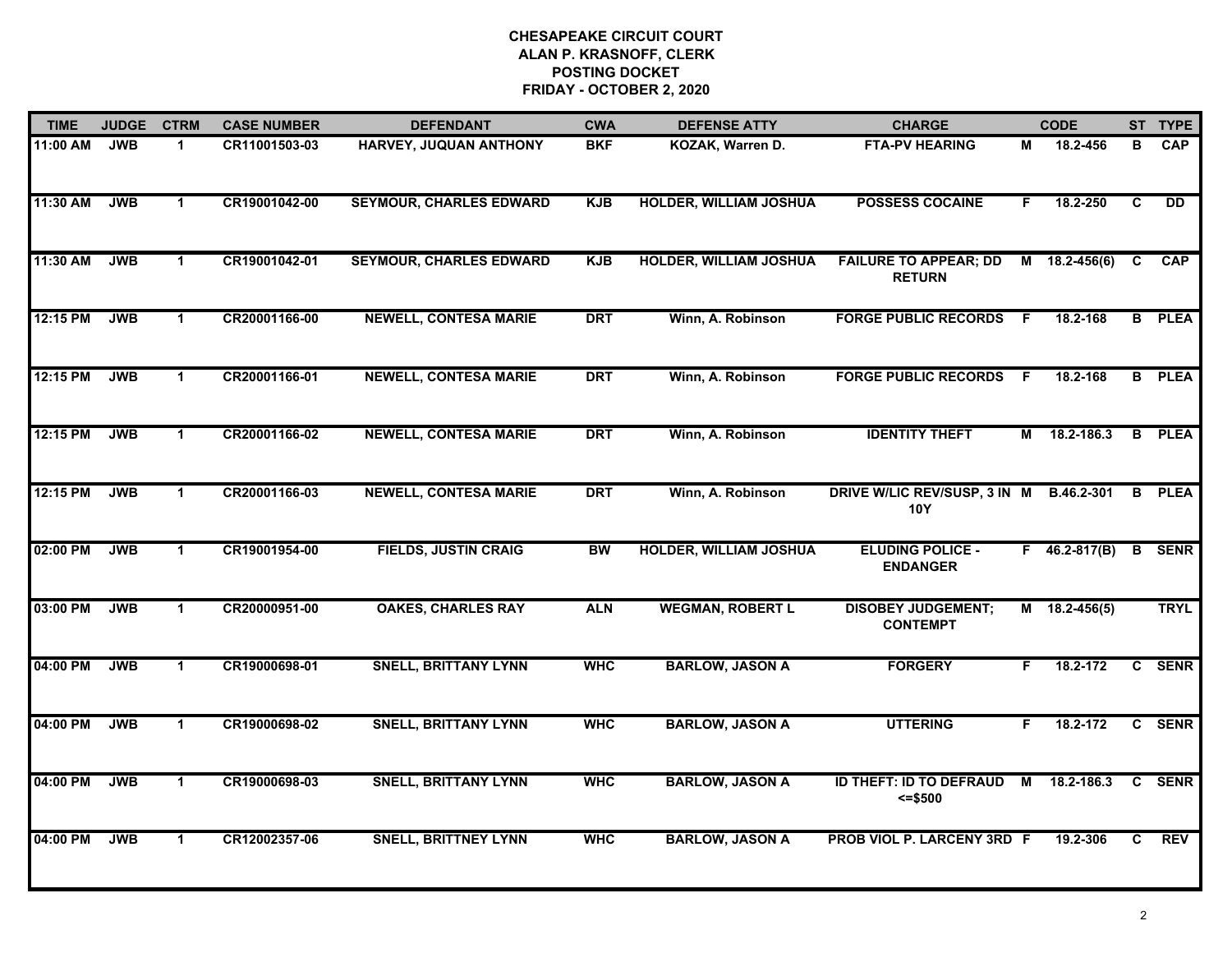| <b>TIME</b> | <b>JUDGE</b>            | <b>CTRM</b>             | <b>CASE NUMBER</b> | <b>DEFENDANT</b>                | <b>CWA</b> | <b>DEFENSE ATTY</b>                          | <b>CHARGE</b>                                    |                | <b>CODE</b>           |   | ST TYPE       |
|-------------|-------------------------|-------------------------|--------------------|---------------------------------|------------|----------------------------------------------|--------------------------------------------------|----------------|-----------------------|---|---------------|
| 09:00 AM    | $\overline{\text{SJT}}$ | 4                       | CR20001079-00      | PARKER, DAMON JAVON             | <b>BEC</b> |                                              | <b>FAIL TO REGISTER-</b><br><b>INACTIVE TAGS</b> |                | 46.2-600              |   | S TRYL        |
| 09:05 AM    | ST                      | $\overline{\mathbf{4}}$ | CR20000302-00      | <b>CRUZ, JOSHUA ROBERT</b>      | <b>KAM</b> | <b>HOLDER, WILLIAM JOSHUA</b>                | <b>STRANGULATION</b>                             | F.             | 18.2-51.6             |   | C PLEA        |
| 09:05 AM    | SJT                     | 4                       | CR20000394-00      | <b>CRUZ, JOSHUA ROBERT</b>      | <b>KAM</b> | Martin, Terence P.                           | ASSAULT & BATTERY-FAM M<br><b>MEMBER</b>         |                | 18.2-57.2             |   | C PLEA        |
| 09:30 AM    | ST                      | 4                       | CR16000013-02      | <b>MCLEAN, TARECKA LASHELLE</b> | <b>BEC</b> | <b>ARRINGTON, DEBRACA</b><br><b>CHAVONNE</b> | <b>VIOL PROBATION ON FEL F</b><br><b>OFF</b>     |                | 19.2-306              | В | <b>TBS</b>    |
| 09:30 AM    | ST                      | 4                       | CR16000013-03      | <b>MCLEAN, TARECKA LASHELLE</b> |            |                                              | FTA - REV                                        | М              | 18.2-456              |   | <b>B</b> ADAT |
| 09:30 AM    | ST                      | $\overline{\mathbf{4}}$ | CR18000724-06      | <b>PHARES, JAMES KIRK; JR</b>   | <b>AMF</b> |                                              | <b>VIOL PROBATION ON FEL</b><br><b>OFF</b>       | - F            | 19.2-306              |   | C ADAT        |
| 09:30 AM    | ST                      | $\overline{\mathbf{4}}$ | CR18000724-07      | PHARES, JAMES KIRK; JR          | <b>AMF</b> |                                              | <b>VIOL PROBATION ON FEL</b><br><b>OFF</b>       | $\overline{F}$ | 19.2-306              |   | C ADAT        |
| 09:30 AM    | ST                      | $\overline{\mathbf{4}}$ | CR19001579-00      | <b>PURVIS, NOH-NEE</b>          | <b>BW</b>  | <b>SAMS, BRUCE</b>                           | <b>PUBLIC</b><br><b>SWEARING/INTOXICATION</b>    | М              | 18.2-388              | в | <b>TBS</b>    |
| 09:30 AM    | ST                      | 4                       | CR19001579-01      | <b>PURVIS, NOH-NEE</b>          | <b>BW</b>  | <b>SAMS, BRUCE</b>                           | <b>ASSLT: ON LAW ENF/DOC</b><br><b>PERSON</b>    | -F             | $18.2 - 57$           | C | <b>TBS</b>    |
| 09:30 AM    | ST                      | $\overline{\mathbf{4}}$ | CR19001579-02      | <b>PURVIS, NOH-NEE</b>          |            |                                              | <b>FAIL TO APPEAR; ATTY</b><br><b>HEARING</b>    |                | M 18.2-456 (6) C ADAT |   |               |
| 09:30 AM    | ST                      | $\overline{\mathbf{4}}$ | CR20000967-00      | <b>SMITH, MARVIN JAMES; SR</b>  | <b>AHM</b> |                                              | DWI 3RD W/IN 5Y                                  |                | F C.18.2-266          |   | <b>B</b> ADAT |
| 09:30 AM    | ST                      | $\overline{\mathbf{4}}$ | CR20000967-01      | <b>SMITH, MARVIN JAMES; SR</b>  | <b>AHM</b> |                                              | <b>REFUSAL 2ND</b>                               |                | M 18.2-268.3          |   | <b>B</b> ADAT |
| 09:30 AM    | ST                      | $\overline{\mathbf{4}}$ | CR20000967-02      | <b>SMITH, MARVIN JAMES; SR</b>  | <b>AHM</b> |                                              | <b>DRIVE AFTER FORFEIT</b><br><b>LICENSE</b>     | М              | 18.2-272              |   | <b>B</b> ADAT |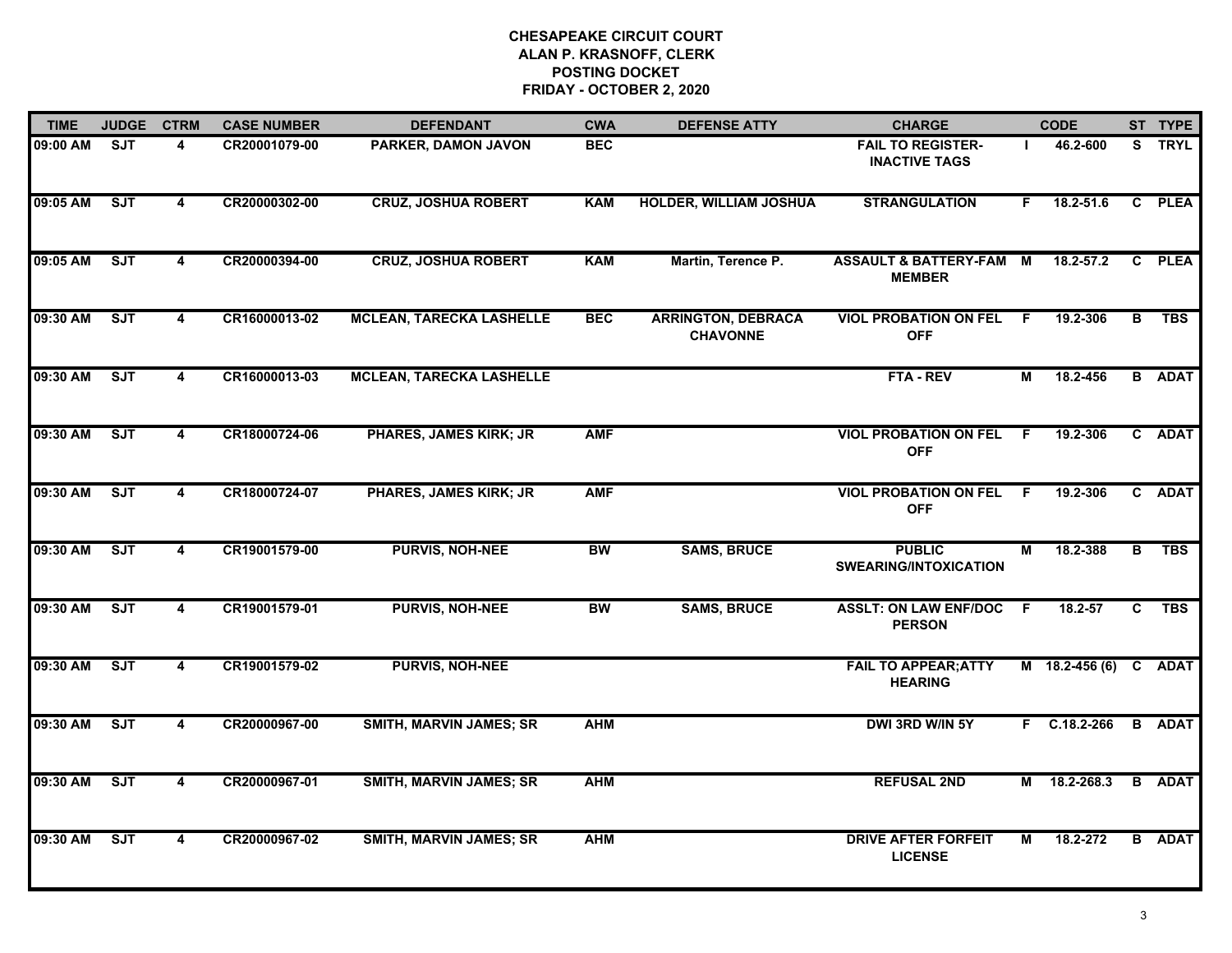| <b>TIME</b> | <b>JUDGE</b> | <b>CTRM</b>             | <b>CASE NUMBER</b> | <b>DEFENDANT</b>               | <b>CWA</b> | <b>DEFENSE ATTY</b>       | <b>CHARGE</b>                                |     | <b>CODE</b> |    | ST TYPE     |
|-------------|--------------|-------------------------|--------------------|--------------------------------|------------|---------------------------|----------------------------------------------|-----|-------------|----|-------------|
| 09:30 AM    | <b>SJT</b>   | 4                       | CR08004774-01      | <b>TERRY, TORIANO JERMAINE</b> |            |                           | <b>VIOL PROBATION ON FEL</b><br><b>OFF</b>   | - F | 19.2-306    |    | <b>ADAT</b> |
| 09:30 AM    | ST           | $\overline{4}$          | CR08004775-01      | <b>TERRY, TORIANO JERMAINE</b> |            |                           | <b>VIOL PROBATION ON FEL</b><br><b>OFF</b>   | - F | 19.2-306    |    | <b>ADAT</b> |
| 09:30 AM    | ST           | 4                       | CR08004782-01      | <b>TERRY, TORIANO JERMAINE</b> |            |                           | <b>VIOL PROBATION ON FEL F</b><br><b>OFF</b> |     | 19.2-306    |    | <b>ADAT</b> |
| 09:30 AM    | <b>SJT</b>   | 4                       | CR08004783-01      | <b>TERRY, TORIANO JERMAINE</b> |            |                           | <b>VIOL PROBATION ON FEL F</b><br><b>OFF</b> |     | 19.2-306    |    | <b>ADAT</b> |
| 10:00 AM    | <b>SJT</b>   | 4                       | CR99003104-01      | <b>DAWSON, TIMOTHY</b>         | <b>MAP</b> | SHIREY, JENIFER G.        | <b>VIOL PROBATION ON FEL</b><br><b>OFF</b>   | - F | 19.2-306    | C. | <b>REV</b>  |
| 10:00 AM    | ST           | 4                       | CR99003106-01      | <b>DAWSON, TIMOTHY</b>         | <b>MAP</b> | <b>SHIREY, JENIFER G.</b> | <b>VIOL PROBATION ON FEL</b><br><b>OFF</b>   | - F | 19.2-306    | C. | <b>REV</b>  |
| 10:00 AM    | ST           | 4                       | CR99003107-01      | <b>DAWSON, TIMOTHY</b>         | <b>MAP</b> | SHIREY, JENIFER G.        | <b>VIOL PROBATION ON FEL</b><br><b>OFF</b>   | F.  | 19.2-306    | C. | <b>REV</b>  |
| 10:00 AM    | <b>SJT</b>   | 4                       | CR99003110-01      | <b>DAWSON, TIMOTHY</b>         | <b>MAP</b> | SHIREY, JENIFER G.        | <b>VIOL PROBATION ON FEL F</b><br><b>OFF</b> |     | 19.2-306    | C. | <b>REV</b>  |
| 10:00 AM    | SJT          | 4                       | CR99003111-01      | <b>DAWSON, TIMOTHY</b>         | <b>MAP</b> | SHIREY, JENIFER G.        | <b>VIOL PROBATION ON FEL</b><br><b>OFF</b>   | -F  | 19.2-306    | C  | <b>REV</b>  |
| 10:00 AM    | ST           | 4                       | CR99003112-01      | <b>DAWSON, TIMOTHY</b>         | <b>MAP</b> | <b>SHIREY, JENIFER G.</b> | <b>VIOL PROBATION ON FEL F</b><br><b>OFF</b> |     | 19.2-306    | C  | <b>REV</b>  |
| 10:00 AM    | ST           | 4                       | CR99003113-01      | <b>DAWSON, TIMOTHY</b>         | <b>MAP</b> | <b>SHIREY, JENIFER G.</b> | <b>VIOL PROBATION ON FEL F</b><br><b>OFF</b> |     | 19.2-306    | C  | <b>REV</b>  |
| 10:00 AM    | ST           | $\overline{\mathbf{4}}$ | CR99003114-01      | <b>DAWSON, TIMOTHY</b>         | <b>MAP</b> | <b>SHIREY, JENIFER G.</b> | <b>VIOL PROBATION ON FEL</b><br><b>OFF</b>   | F.  | 19.2-306    | C  | <b>REV</b>  |
| 10:30 AM    | <b>SJT</b>   | 4                       | CR14001543-04      | <b>EVERETT, ERIC LAMONTO</b>   |            |                           | VIOL GOOD BEHAV ON FEL F<br><b>OFF</b>       |     | 19.2-306    |    | C ADAT      |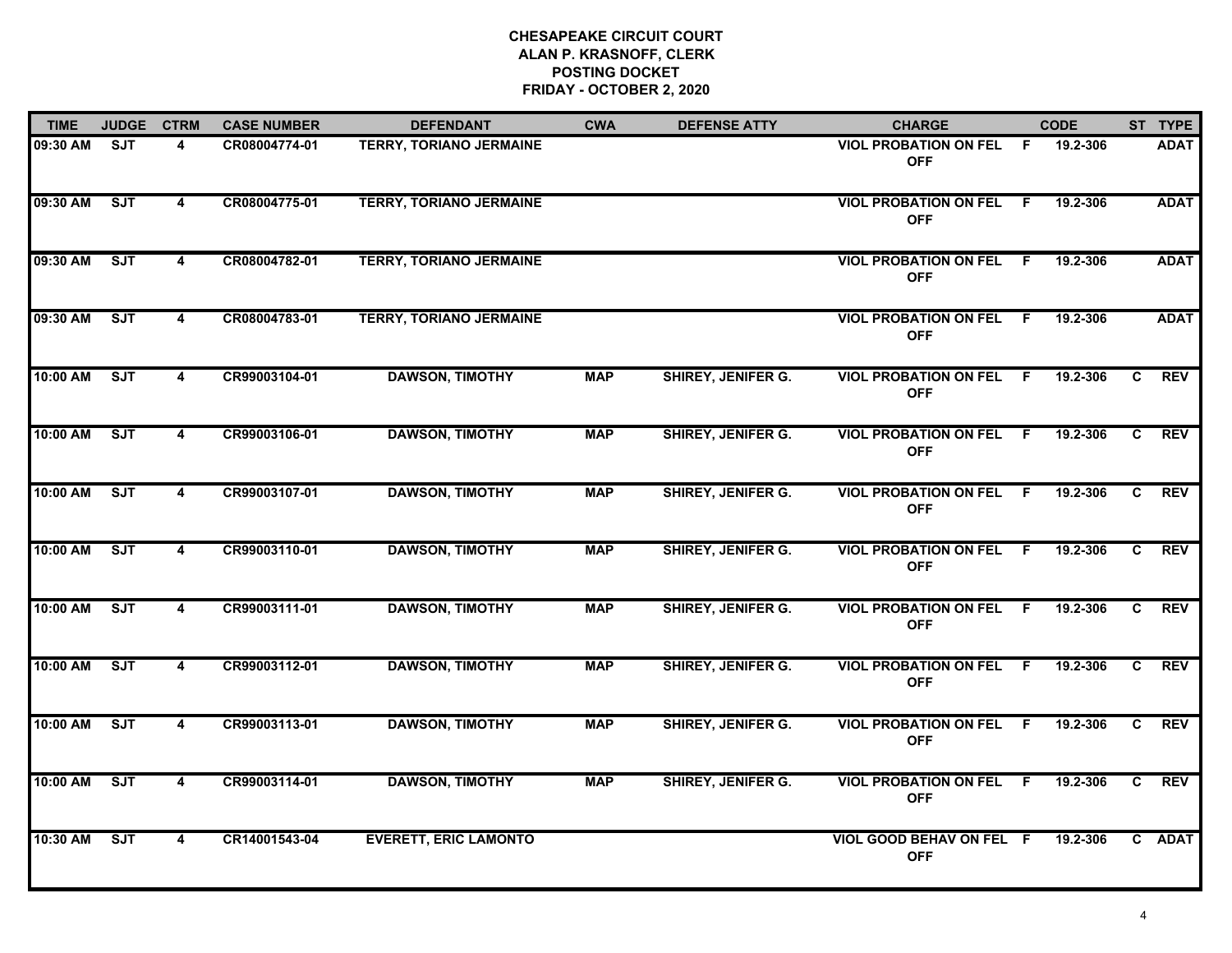| <b>TIME</b> | <b>JUDGE</b> | <b>CTRM</b>             | <b>CASE NUMBER</b> | <b>DEFENDANT</b>                  | <b>CWA</b> | <b>DEFENSE ATTY</b>       | <b>CHARGE</b>                                       |                | <b>CODE</b> |                | ST TYPE       |
|-------------|--------------|-------------------------|--------------------|-----------------------------------|------------|---------------------------|-----------------------------------------------------|----------------|-------------|----------------|---------------|
| 10:30 AM    | <b>SJT</b>   | 4                       | CR14001543-05      | <b>EVERETT, ERIC LAMONTO</b>      |            |                           | <b>VIOL PROBATION ON FEL</b><br><b>OFF</b>          | - F            | 19.2-306    |                | C ADAT        |
| 11:00 AM    | ST           | $\overline{\mathbf{4}}$ | CR12001689-06      | <b>PERRY, CURTIS RISHARD</b>      | <b>KJB</b> | PLOTT, STEPHEN B          | <b>PROB VIOL STATUTORY</b><br><b>BURGLARY</b>       | F.             | 19.2-306    | B              | <b>REV</b>    |
| 11:45 AM    | ST           | 4                       | CR20000315-00      | <b>HOLMES, JONATHAN</b>           | <b>BW</b>  | <b>LABOUNTY, OKSANA</b>   | <b>REVOKED OL-3RD</b>                               | М              | B.46.2-301  |                | S WEEK        |
| 12:30 PM    | SJT          | 4                       | CR19001038-01      | <b>JOHNSON, ROCHELLE JANAE</b>    | <b>BW</b>  | <b>PATZIG, ANDREW</b>     | <b>CONSPIRE/AID/ABET LARC F</b><br>> \$500          |                | $18.2 - 23$ | C.             | <b>TBS</b>    |
| 12:30 PM    | SJT          | 4                       | CR19001038-02      | <b>JOHNSON, ROCHELLE JANAE</b>    | <b>BW</b>  | <b>PATZIG, ANDREW</b>     | <b>GRND LARCENY: &gt;=\$500</b><br><b>NOT PERSN</b> | F.             | 18.2-95     | $\mathbf{c}$   | <b>TBS</b>    |
| 12:30 PM    | SJT          | 4                       | CR19001038-03      | JOHNSON, ROCHELLE JANAE           | <b>BW</b>  |                           | <b>FTA-PLEA</b>                                     | М              | 18.2-456    | C              | <b>TBS</b>    |
| 12:30 PM    | SJT          | $\overline{4}$          | CR19001038-04      | JOHNSON, ROCHELLE JANAE           | <b>BW</b>  |                           | <b>FTA-SENTENCING</b>                               | М              | 18.2-456    |                | C ADAT        |
| 12:45 PM    | ST           | 4                       | CR20000307-00      | <b>WALLACE, KHALIFAH SHAKEMAH</b> | <b>KAM</b> | Draper, Anthony L.        | <b>ASSLT: ON LAW ENF/DOC</b><br><b>PERSON</b>       | F.             | 18.2-57     |                | <b>B</b> MENT |
| 02:00 PM    | SJT          | 4                       | CR20001490-00      | SANTIAGO-BENITEZ, EDUARDO         | <b>SRD</b> | <b>SINGLETON, KENNETH</b> | <b>BOND APPEAL</b>                                  | $\mathbf{o}$   | 19.2-124    |                | C BOND        |
| 02:45 PM    | SJT          | $\overline{\mathbf{4}}$ | CR20001489-00      | <b>EVERETTE, MALIK XAVIER</b>     | <b>SNO</b> | Martin, Terence P.        | <b>BOND APPEAL</b>                                  | $\mathbf{o}$   | 19.2-124    |                | C BOND        |
| 03:30 PM    | ST           | 4                       | CR20001092-00      | <b>OWENS, CHAD MICHAEL</b>        | <b>BW</b>  | <b>MASON, JEREMY</b>      | <b>STRANGULATION</b>                                | F.             | 18.2-51.6   | C.             | <b>MOT</b>    |
| 03:30 PM    | ST           | $\overline{\mathbf{4}}$ | CR20001092-01      | <b>OWENS, CHAD MICHAEL</b>        | <b>BW</b>  | <b>MASON, JEREMY</b>      | <b>ASSAULT &amp; BATTERY</b>                        | $\overline{M}$ | 18.2-57     | $\overline{c}$ | <b>MOT</b>    |
| 04:00 PM    | ST           | $\overline{\mathbf{4}}$ | CR18000251-02      | <b>BARNARD, PEARLIE LEE; JR</b>   | <b>BFK</b> | <b>SHANNON, KRISTEN M</b> | <b>VIOL PROBATION OF MISD</b><br><b>OFF</b>         | M              | 19.2-306    |                | C BOND        |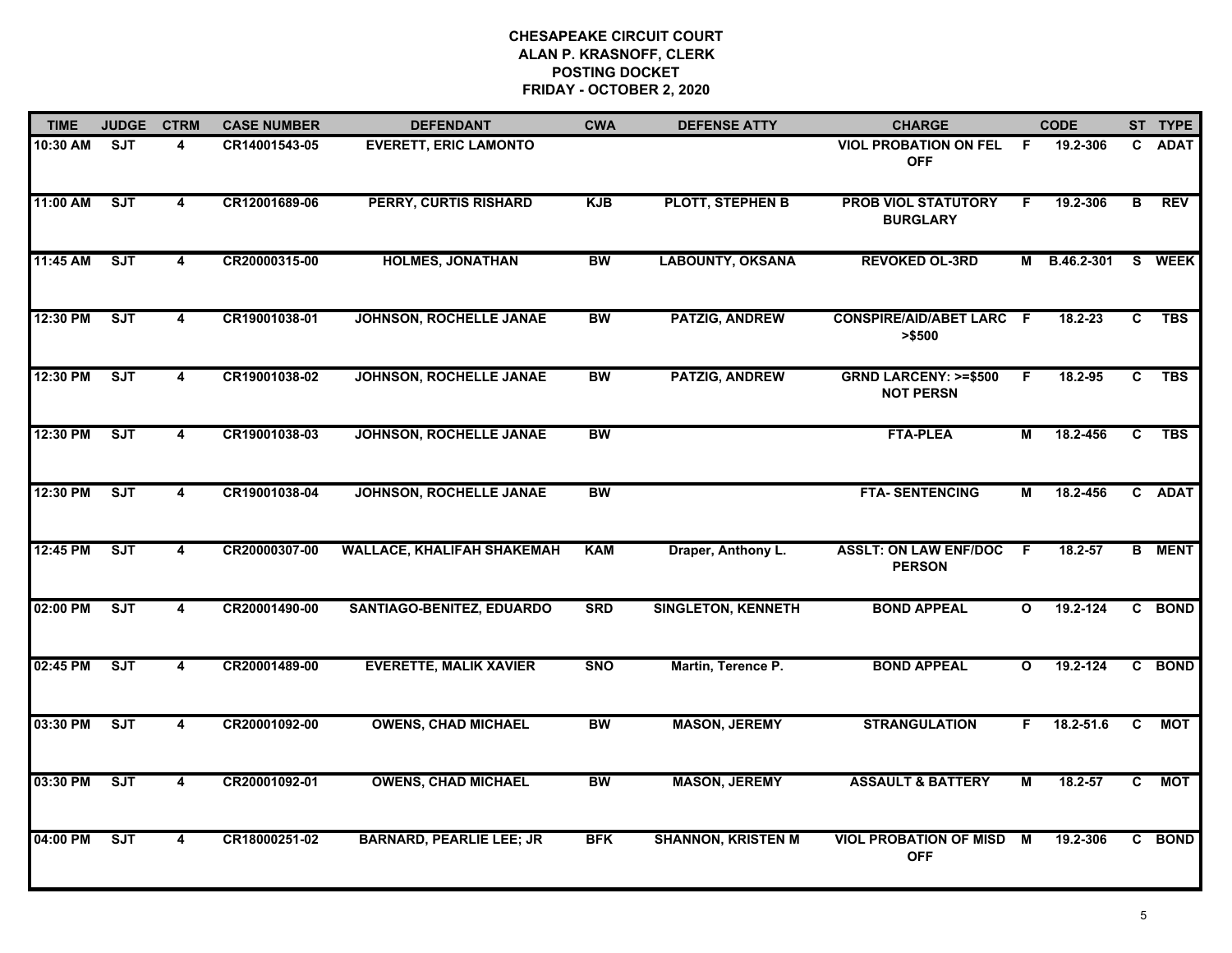| <b>TIME</b> | <b>JUDGE</b> | <b>CTRM</b>     | <b>CASE NUMBER</b> | <b>DEFENDANT</b>                | <b>CWA</b> | <b>DEFENSE ATTY</b>       | <b>CHARGE</b>                                       |                | <b>CODE</b> |                | ST TYPE     |
|-------------|--------------|-----------------|--------------------|---------------------------------|------------|---------------------------|-----------------------------------------------------|----------------|-------------|----------------|-------------|
| 04:00 PM    | <b>SJT</b>   | 4               | CR18000251-03      | <b>BARNARD, PEARLIE LEE; JR</b> | <b>BFK</b> | <b>SHANNON, KRISTEN M</b> | <b>VIOL PROBATION ON FEL</b><br><b>OFF</b>          | -F             | 19.2-306    | C.             | <b>BOND</b> |
| 09:00 AM    | <b>RDS</b>   | 5               | CR19002162-00      | <b>BROWN, CARLOS DEMARON</b>    | <b>ALN</b> | <b>LABOUNTY, OKSANA</b>   | PETIT LARCENY <\$500 (3+) F                         |                | 18.2-103    |                | C SENR      |
| 09:00 AM    | <b>RDS</b>   | 5               | CR19002162-02      | <b>BROWN, CARLOS DEMARON</b>    | <b>ALN</b> | <b>LABOUNTY, OKSANA</b>   | <b>FLEEING FROM LAW</b><br><b>ENFORCEMENT</b>       | м              | 18.2-460    |                | C SENR      |
| 09:45 AM    | <b>RDS</b>   | 5               | CR19000906-00      | <b>MITCHELL, MARSALLE EDWYN</b> | <b>ALN</b> | <b>LABOUNTY, OKSANA</b>   | <b>GRAND LARCENY: &gt;=\$500</b>                    | -F             | 18.2-95     |                | C SENR      |
| 09:45 AM    | <b>RDS</b>   | 5               | CR19000906-01      | <b>MITCHELL, MARSALLE EDWYN</b> | <b>ALN</b> | <b>LABOUNTY, OKSANA</b>   | POSSESSION OF BURGLARY F<br><b>TOOLS</b>            |                | 18.2-94     |                | C SENR      |
| 09:45 AM    | <b>RDS</b>   | 5               | CR19002136-00      | <b>MITCHELL, MARSALLE EDWYN</b> | <b>ALN</b> | <b>LABOUNTY, OKSANA</b>   | FAIL TO APPEAR, FELONY F<br><b>OFFENSE</b>          |                | 19.2-128    |                | C SENR      |
| 10:45 AM    | <b>RDS</b>   | $5\overline{5}$ | CR15002034-02      | <b>SMITH, PAUL MALIK; JR</b>    | <b>MLK</b> | <b>BOUCHARD, JULIAN</b>   | <b>VIOL PROBATION ON FEL</b><br><b>OFF</b>          | $\overline{F}$ | 19.2-306    | C              | <b>REV</b>  |
| 11:30 AM    | <b>RDS</b>   | $5\overline{5}$ | CR20001277-00      | <b>GRAVES, TORSHA R</b>         | <b>DAW</b> | <b>BOUCHARD, JULIAN</b>   | <b>IDENTITY FRAUD</b>                               | F.             | 18.2-186.3  | $\overline{c}$ | <b>PLEA</b> |
| 11:30 AM    | <b>RDS</b>   | 5               | CR20001277-01      | <b>GRAVES, TORSHA R</b>         | <b>DAW</b> | <b>BOUCHARD, JULIAN</b>   | <b>FORGE PUBLIC RECORDS</b>                         | -F             | 18.2-168    | C              | <b>PLEA</b> |
| 11:30 AM    | <b>RDS</b>   | 5               | CR20001277-02      | <b>GRAVES, TORSHA R</b>         | <b>DAW</b> | <b>BOUCHARD, JULIAN</b>   | <b>OBTAIN MONEY FALSE</b><br><b>PRET &gt;=\$500</b> | F              | 18.2-178    | $\mathbf{c}$   | <b>PLEA</b> |
| 11:30 AM    | <b>RDS</b>   | 5               | CR20001277-03      | <b>GRAVES, TORSHA R</b>         | <b>DAW</b> | <b>BOUCHARD, JULIAN</b>   | <b>OBTAIN MONEY FALSE</b><br><b>PRET &gt;=\$500</b> | F.             | 18.2-178    | C.             | <b>PLEA</b> |
| 12:15 PM    | <b>RDS</b>   | $5\overline{5}$ | CR10000760-03      | <b>ECKLIN, MATTHEW</b>          | <b>KAM</b> | <b>BOUCHARD, JULIAN</b>   | <b>VIOL PROBATION ON FEL</b><br><b>OFF</b>          | F.             | 19.2-306    | $\overline{c}$ | <b>REV</b>  |
| 12:15 PM    | <b>RDS</b>   | 5               | CR15000350-07      | <b>ECKLIN, MATTHEW</b>          | <b>KAM</b> | <b>BOUCHARD, JULIAN</b>   | <b>VIOL PROBATION ON FEL</b><br><b>OFF</b>          | -F             | 19.2-306    | C              | <b>REV</b>  |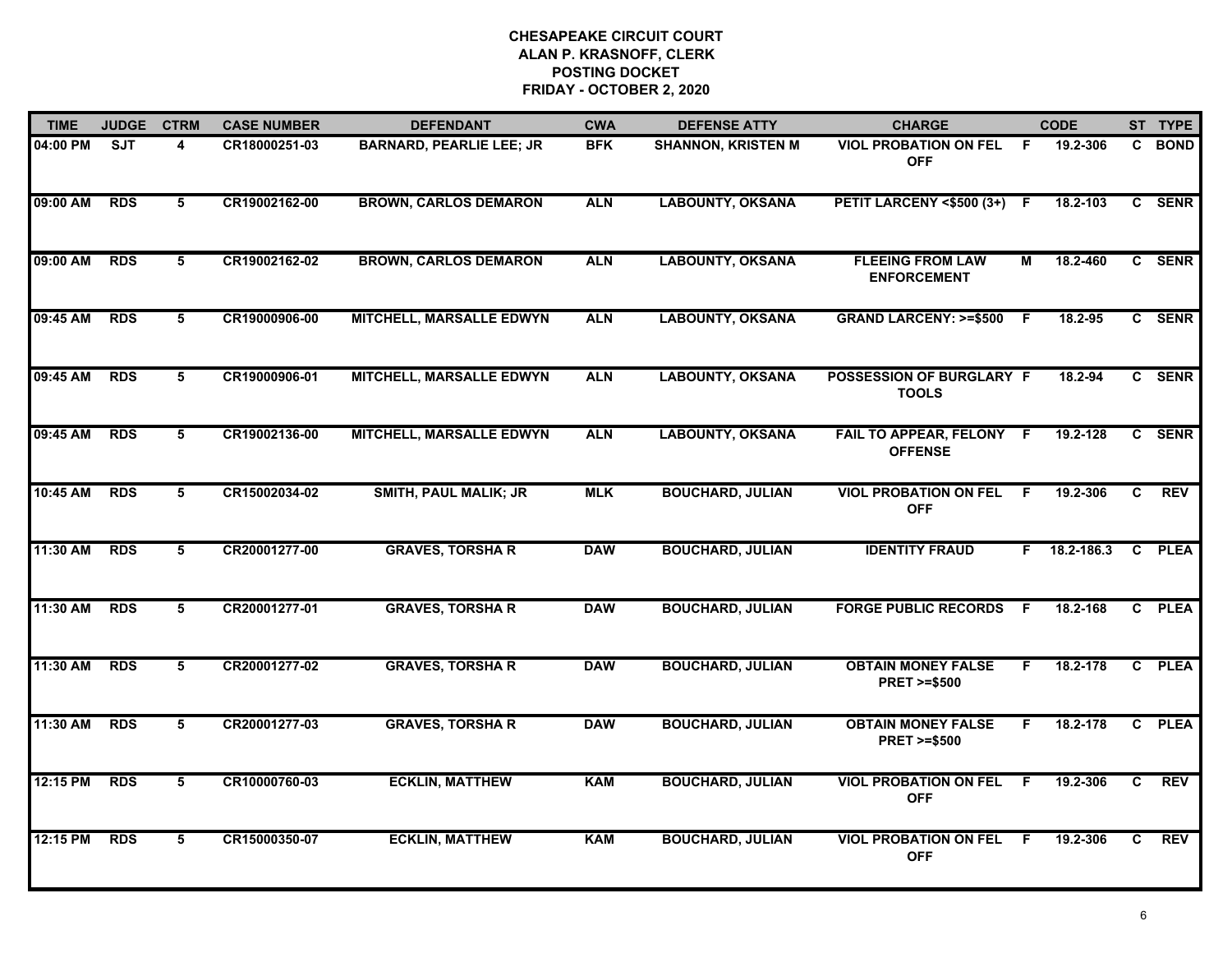| <b>TIME</b> | <b>JUDGE</b> | <b>CTRM</b>     | <b>CASE NUMBER</b> | <b>DEFENDANT</b>                 | <b>CWA</b> | <b>DEFENSE ATTY</b>         | <b>CHARGE</b>                                   |              | <b>CODE</b> |    | ST TYPE        |
|-------------|--------------|-----------------|--------------------|----------------------------------|------------|-----------------------------|-------------------------------------------------|--------------|-------------|----|----------------|
| 12:15 PM    | <b>RDS</b>   | 5               | CR15000350-08      | <b>ECKLIN, MATTHEW</b>           | <b>KAM</b> | <b>BOUCHARD, JULIAN</b>     | <b>VIOL PROBATION ON FEL</b><br><b>OFF</b>      | -F           | 19.2-306    | C. | <b>REV</b>     |
| 02:00 PM    | <b>RDS</b>   | 5               | CR19001605-00      | <b>ANGE, MICHAEL BARNARD</b>     | <b>KAM</b> | <b>WALL, LUCILLE</b>        | <b>BOMB/BURN THREAT:</b><br>ACCUSED>=15Y        | F            | $18.2 - 83$ |    | <b>B</b> MENT  |
| 02:00 PM    | <b>RDS</b>   | $5\overline{5}$ | CR19001605-01      | <b>ANGE, MICHAEL BARNARD</b>     | <b>KAM</b> | <b>WALL, LUCILLE</b>        | <b>BOMB/BURN THREAT:</b><br>ACCUSED>=15Y        | F.           | 18.2-83     |    | <b>B</b> MENT  |
| 09:00 AM    | <b>RAB</b>   | $\overline{7}$  | CR20001056-00      | <b>CONSTANTE, DOMINICK HENRY</b> | <b>DRT</b> | <b>KORSLUND, ERIC</b>       | <b>POSSESS COCAINE</b>                          | F.           | 18.2-250    |    | <b>B</b> PLSN  |
| 09:45 AM    | <b>RAB</b>   | $\overline{7}$  | CR10002343-05      | <b>JORDAN, SIMEON LONSDALE</b>   | <b>DRT</b> | <b>SWEENEY, B COLIN</b>     | <b>PROB VIOL (DISTRIBUTE</b><br><b>COCAINE)</b> | F.           | 19.2-306    | C  | <b>REV</b>     |
| 09:45 AM    | <b>RAB</b>   | $\overline{7}$  | CR10002343-06      | <b>JORDAN, SIMEON LONSDALE</b>   | <b>DRT</b> | <b>SWEENEY, B COLIN</b>     | <b>PROB VIOL(SELL DRUGS-</b><br>SCHOOL)         | F.           | 19.2-306    | C. | <b>REV</b>     |
| 10:30 AM    | <b>RAB</b>   | $\overline{7}$  | CR16000647-01      | <b>STOVER, MICHAEL WILLIAM</b>   | <b>KAM</b> | <b>MORRIS, DIALLOK</b>      | <b>VIOL PROBATION ON FEL</b><br><b>OFF</b>      | F.           | 19.2-306    |    | C BOND         |
| 11:00 AM    | <b>RAB</b>   | $\overline{7}$  | CR20001132-00      | <b>CORBIN, RAYMOND A</b>         | <b>BEC</b> |                             | NO TRUCK ZONE VIOLATION I                       |              | 74-191      |    | S TRYL         |
| 11:30 AM    | <b>RAB</b>   | $\overline{7}$  | CR18001533-00      | <b>WRAY, RAVEN MARIE</b>         | <b>MLK</b> | Winn, A. Robinson           | <b>POSSESS</b><br><b>METHAMPETAMINE</b>         | F.           | 18.2-250    | B  | <b>DD</b>      |
| 11:30 AM    | <b>RAB</b>   | $\overline{7}$  | CR18001533-01      | <b>WRAY, RAVEN MARIE</b>         | <b>MLK</b> | Winn, A. Robinson           | <b>POSSESS COCAINE</b>                          | F.           | 18.2-250    | B  | <b>DD</b>      |
| 11:30 AM    | <b>RAB</b>   | $\overline{7}$  | CR18001533-02      | <b>WRAY, RAVEN MARIE</b>         | <b>MLK</b> | Winn, A. Robinson           | <b>POSSESS</b><br><b>HYDROMORPHONE</b>          | F.           | 18.2-250    | в  | $\overline{D}$ |
| 11:45 AM    | <b>RAB</b>   | $\overline{7}$  | CR19002131-00      | <b>ANDERSON, JAMES ROBERT</b>    | <b>JAF</b> | <b>Yates, George Holton</b> | <b>POSSESS COCAINE</b>                          | F.           | 18.2-250    |    | <b>B</b> PLEA  |
| 12:30 PM    | <b>RAB</b>   | $\overline{7}$  | CR20001487-00      | <b>MARTIN, ELBERT LEVONE</b>     | DLB        |                             | <b>BOND APPEAL</b>                              | $\mathbf{o}$ | 19.2-124    |    | C BOND         |